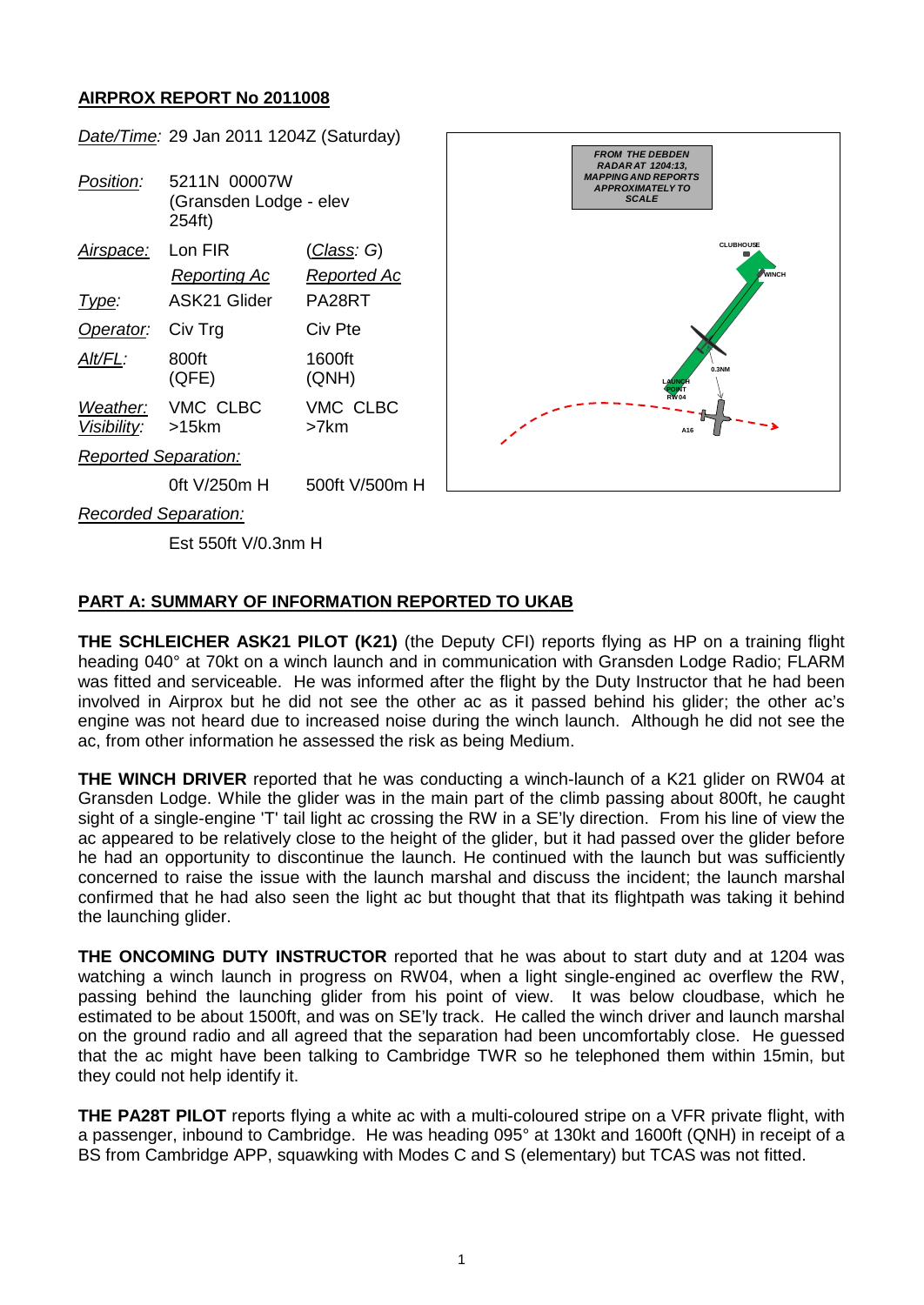The incident occurred on a cruise leg from DTY to a point SW of Cambridge where he had planned to pass to the S of Gransden. The conditions were generally overcast at about 1800ft with the reported visibility being 7000m and sub-zero temperatures and they were flying below the cloudbase. In a few local areas along that leg, the lower cloudbase forced them to descend briefly to about 1400ft in places; although he had an IMC rating he did not climb through the cloud due to the risk of icing.

He was aware of the gliding sites in the vicinity and was concentrating on lookout but in spite of this, the first sighting of the reporting (low-wing) white glider was in 10 o'clock position at about 500m range but below their level. The glider was in sight for about 5sec before passing out of sight below their port wing and it appeared to be flying straight and level after it was sighted.

He assessed that the glider would pass below and behind them and, since there was no further or developing risk, he assessed the risk of collision as being low.

**ATSI** reports that the Airprox occurred at 1204:06, in Class G airspace in the close vicinity of Gransden Lodge Gliding Site, situated 10nm SW of Cambridge Airport.

The PA28, was operating on a VFR flight from Bristol to Cambridge Airport and was in receipt of a BS from Cambridge APR. The glider was being winch launched from RW04 at Gransden Lodge Gliding site.

Cambridge APP was providing an Approach Procedural Control Service, without the aid of surveillance radar.

Gransden Lodge is shown on the Aeronautical Information Charts and is notified in the UK AIP as a Glider Launching Site, active from sunrise to sunset, with a vertical limit of 3000ft agl (altitude 3250ft). Cambridge MATS Part 2, Section 1, Page 29, paragraph 10.4 Gliding sites, states:

'Gliding takes place at Gransden Lodge 10nm SW of Cambridge. Gransden shall be considered always active although details are usually faxed to ATC when gliding events are scheduled.'

The ATSU indicated that Gransden Lodge normally notify Cambridge regarding any unusual activity or event. No additional gliding activity information was promulgated by AIS NOTAM.

The Cambridge METAR was:

### EGSC 291150Z 02007KT 7000 OVC016 01/M03 Q1023=

At 1201:00, the PA28 called Cambridge APP reporting inbound from Bristol VFR, estimating at 1209, requesting joining instructions and information about parachuting in the area. APP advised the PA28, that the only known parachuting was at Chatteris, N of Cambridge, asked the pilot to report at a range of 5nm from Cambridge, and passed the QNH of 1023 and the RW as 05; this was acknowledged correctly. No information was passed regarding possible gliding activity at Gransden Lodge.

At 1201:00, the radar recording showed the PA28, 6.2nm to the SW of Gransden Lodge, squawking 7000, with Mode C showing an alt of 1700ft. Also shown was a possible glider contact, manoeuvring in the PA28's half past ten position at a range of 1.7nm.

At 1202:05, APP asked the PA28 pilot to confirm that a BS was required, together with a request for the aircraft alt; the pilot requested a TS and reported at an alt of 1600ft. APP agreed to provide either a BS or PS because the radar was not available so a BS was agreed at 1202:20. (It was noted that the UK AIP page AD-2EGSC-1-5 (16 Dec 10) promulgates the Radar hours of operation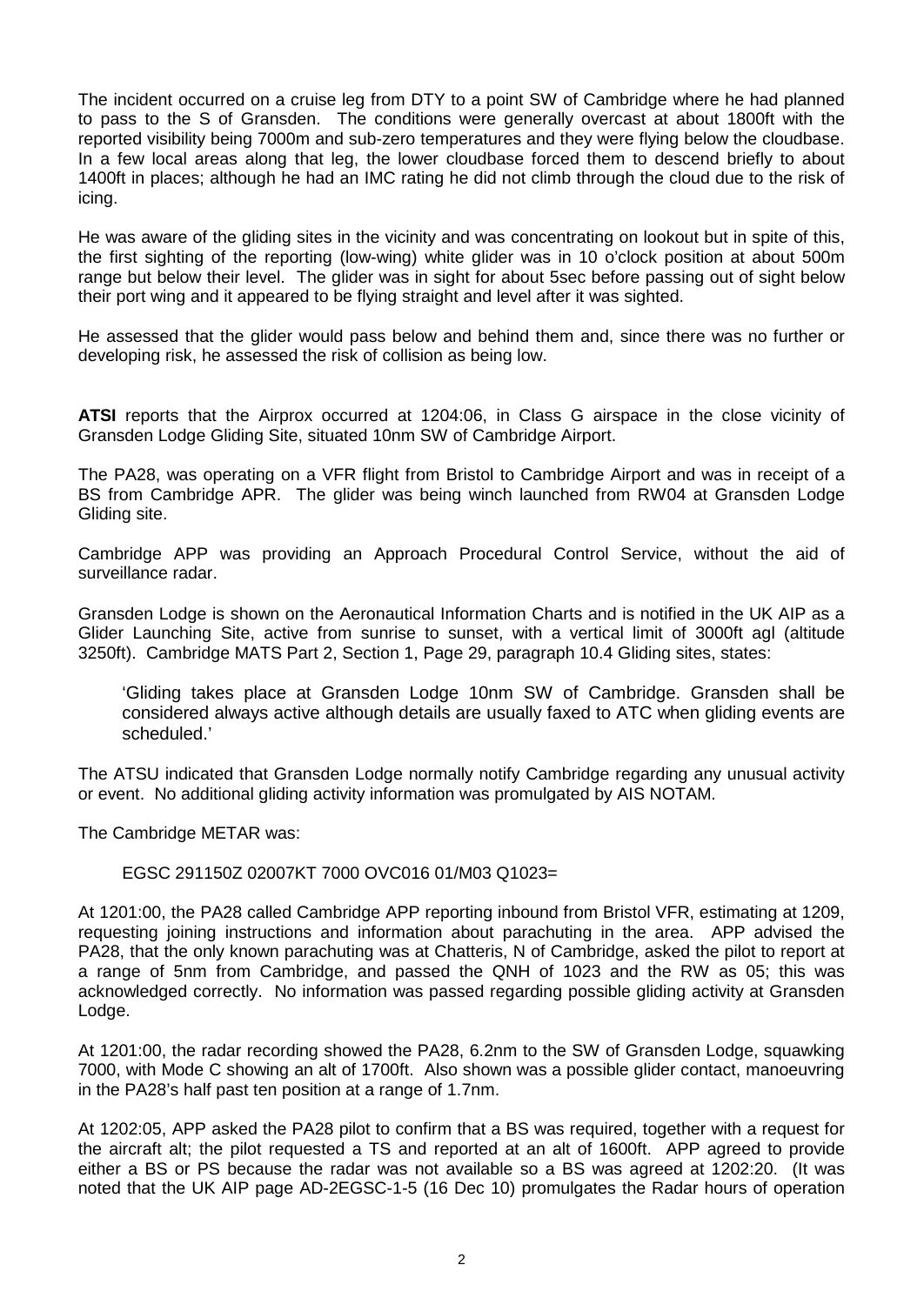as (winter) 0900 – 1800 and then by arrangement). The ATSU has indicated that radar services are provided to planned traffic on a tactical basis within the promulgated hours.

At 1204:02, the radar recording showed the PA28 tracking E, close to the S boundary of Gransden Lodge airfield. At 1204:13, the recording showed a primary contact appear 0.1nm NE of Gransden Lodge, consistent with a departure from RW04; at that point the PA28 was 0.4nm to the SE of Gransden Lodge with the 2 ac 0.3nm apart and diverging.

At 1207:00, the PA28 pilot reported 5nm from Cambridge airport and requested a straight in approach for RW05, which was approved and the ac was transferred to TWR.

The PA28 was in receipt of a BS from Cambridge APP; the Manual of Air Traffic Services, Part 1, Section 1, Chapter 11, Page 4, paragraph 3.1.1, states:

'A Basic Service is an ATS provided for the purpose of giving advice and information useful for the safe and efficient conduct of flights. This may include weather information, changes of serviceability of facilities, conditions at aerodromes, general airspace activity information, and any other information likely to affect safety. The avoidance of other traffic is solely the pilot's responsibility.'

CAA ATSI recommends that Cambridge ATSU review the Cambridge UK AIP entry, regarding the promulgated arrangements for the provision of radar services.

UKAB Note (1): The London QNH (and Cambridge) was 1023mb and the PA28 was indicating level at A016 at the CPA; that being the case it was at about 1350ft agl. If the glider was at 800ft, as reported, the vertical separation would have been 550ft. From the viewpoints of both the winch driver and the Duty Instructor (both about 1nm to the N of the PA28) this would have appeared substantially less.

# **PART B: SUMMARY OF THE BOARD'S DISCUSSIONS**

Information available included reports from the pilots of both ac, radar recordings, reports from the winch driver and the Duty Instructor.

It was explained that, although this incident was not strictly in accordance with normal reporting procedures in that the glider pilot did not witness it, since there was sufficient other reliable information, somewhat unusually including a good radar recording, and apparently lessons to be identified, it was decided to allow the incident to be investigated as an Airprox. In these circumstances it was reiterated that the key is 'sufficient reliable information' and gliding clubs should submit as much as possible allowing the UKAB Secretariat to view it and select the most relevant for consideration by the Board.

The Board was informed that Gransden Lodge is a busy glider site in a congested area and, being predominantly grass, is difficult to acquire visually; further it is very close to Little Gransden, Bourne and numerous other light ac strips, further restricting routeing options.

It was also pointed out that gliding supervisory staff have restricted options and little time to react when spotting an unknown ac approaching their site at a relatively low height and while in the initial stages of a winch launch sequence; further, just after getting airborne gliders climb very quickly and, as evident in this incident, their pilots have a restricted field of view allowing them to react only to ac ahead of them and above the nose. Winch drivers too have a restricted field of view (albeit in the opposite direction) but have to concentrate largely on the launching glider to achieve a safe launch and maintain speed control.

Based mainly on the radar recording, it seemed to Members that the PA28 pilot, although reportedly aware of local airfields, attempted unwisely to 'thread the needle' between Little Gransden and